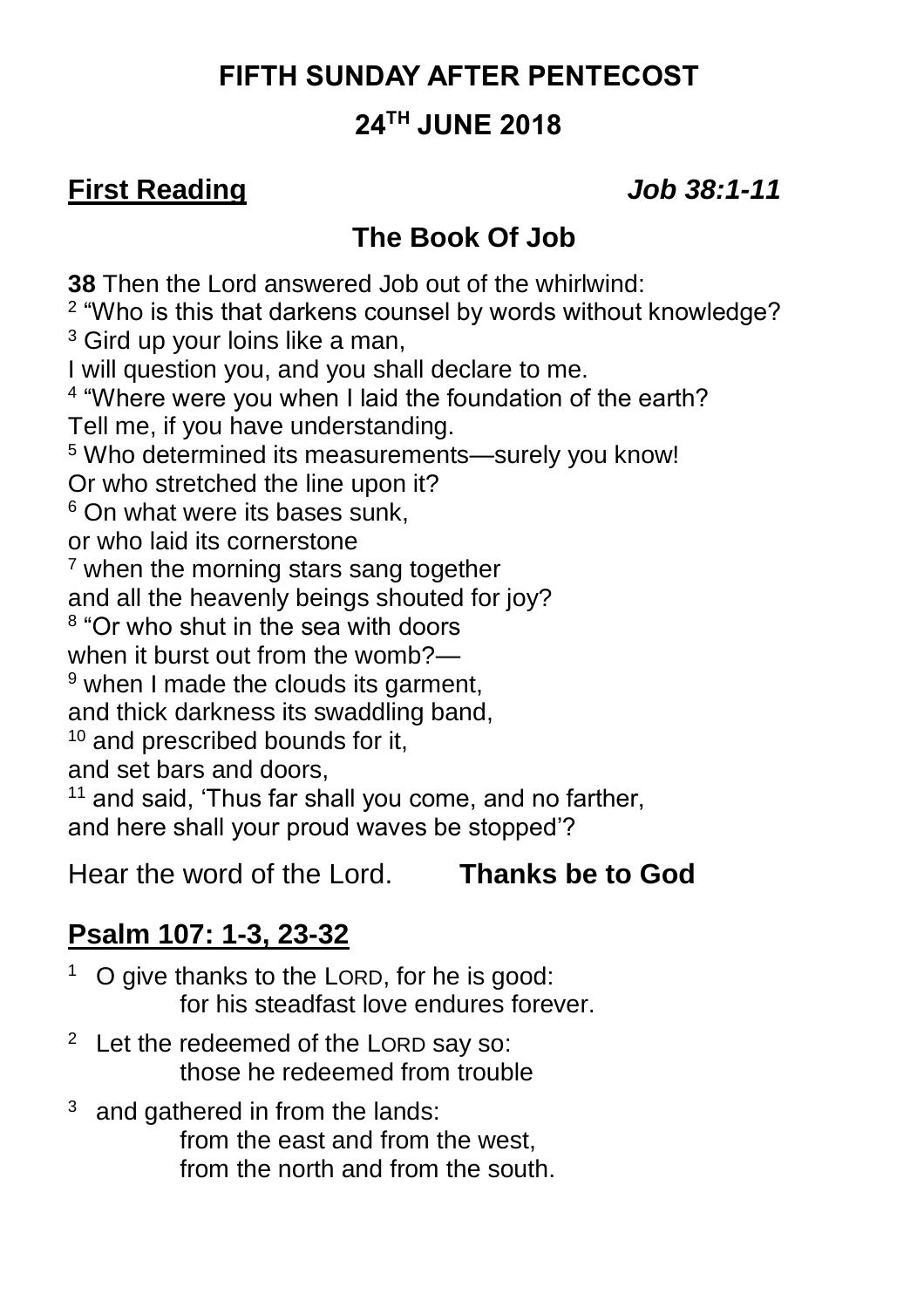<sup>23</sup> Some went down to the sea in ships: doing business on the mighty waters;

- $24$  they saw the deeds of the Lord: his wondrous works in the deep.
- $25$  For he commanded and raised the stormy wind: which lifted up the waves of the sea.
- $26$  They mounted up to heaven, they went down to the depths: their courage melted away in their calamity;
- $27$  they reeled and staggered like drunkards: and were at their wits' end.
- <sup>28</sup> Then they cried to the Lord in their trouble: and he brought them out from their distress;
- $29$  he made the storm be still: and the waves of the sea were hushed.
- $30$  Then they were glad because they had quiet: and he brought them to their desired haven.
- $31$  Let them thank the Lord for his steadfast love: for his wonderful works to humankind.
- 32 Let them extol him in the congregation of the people: and praise him in the assembly of the elders.

## **Second Reading** *2 Corinthians 6:1-13*

### **The second letter of Paul The Apostle to the Corinthians**

**<sup>6</sup>** As we work together with him, we urge you also not to accept the grace of God in vain. <sup>2</sup> For he says,

"At an acceptable time I have listened to you,

and on a day of salvation I have helped you."

See, now is the acceptable time; see, now is the day of salvation! <sup>3</sup> We are putting no obstacle in anyone's way, so that no fault may be found with our ministry, <sup>4</sup> but as servants of God we have commended ourselves in every way: through great endurance, in afflictions, hardships, calamities, <sup>5</sup> beatings, imprisonments, riots, labors, sleepless nights, hunger; <sup>6</sup> by purity, knowledge, patience, kindness, holiness of spirit, genuine love, <sup>7</sup> truthful speech, and the power of God; with the weapons of righteousness for the right hand and for the left;  $8$  in honor and dishonor, in ill repute and good repute. We are treated as impostors, and yet are true;  $9$  as unknown, and yet are well known; as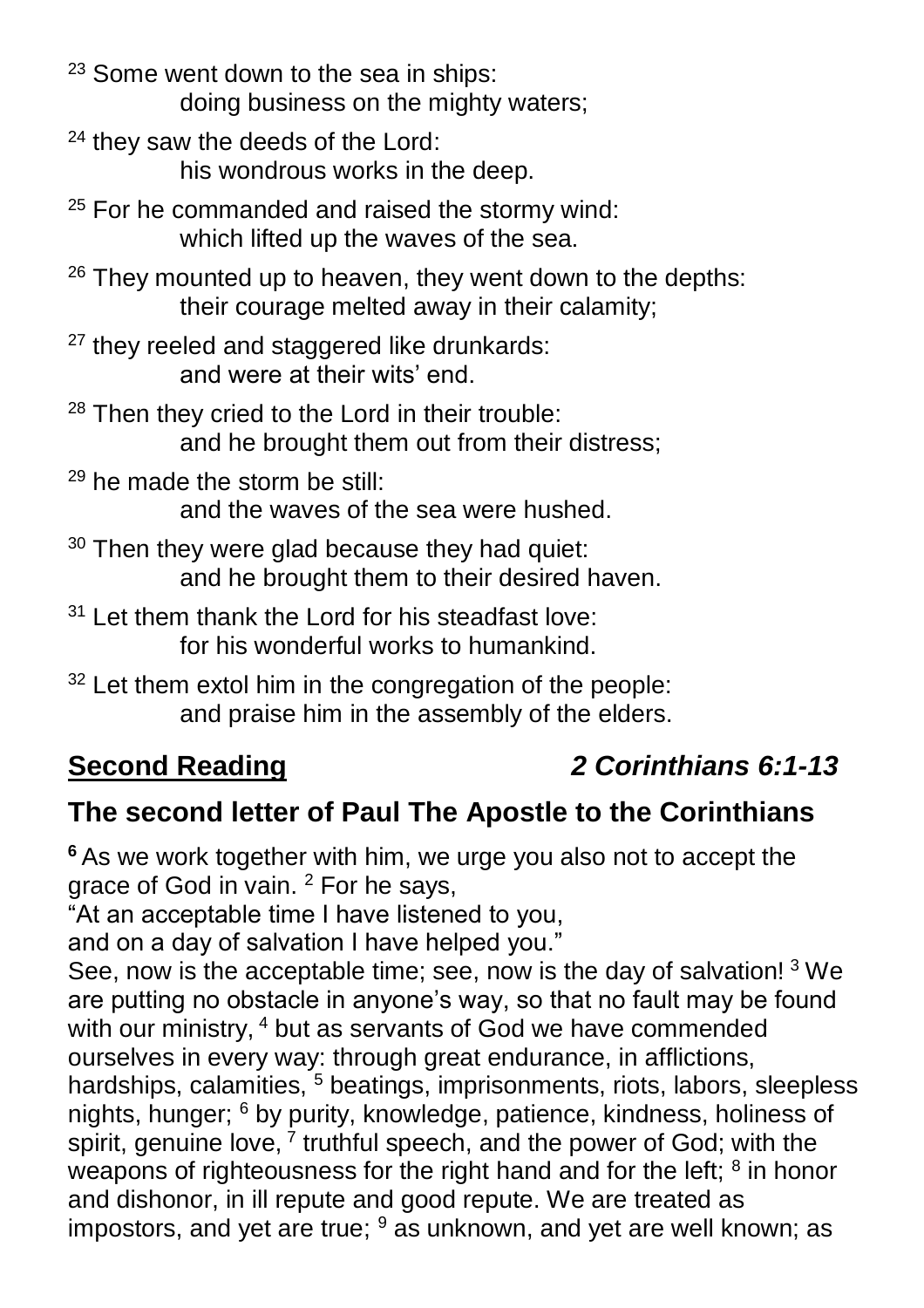dying, and see—we are alive; as punished, and yet not killed; <sup>10</sup> as sorrowful, yet always rejoicing; as poor, yet making many rich; as having nothing, and yet possessing everything. <sup>11</sup> We have spoken frankly to you Corinthians; our heart is wide open to you. <sup>12</sup> There is no restriction in our affections, but only in yours.<sup>13</sup> In return-I speak as to children—open wide your hearts also.

Hear the word of the Lord. **Thanks be to God**

#### **Gospel** *Mark 4:35-41*

The Gospel of our Lord Jesus Christ according to Mark **Glory to you Lord Jesus Christ.**

 $35$  On that day, when evening had come, he said to them, "Let us go across to the other side." <sup>36</sup> And leaving the crowd behind, they took him with them in the boat, just as he was. Other boats were with him. <sup>37</sup> A great windstorm arose, and the waves beat into the boat, so that the boat was already being swamped. <sup>38</sup> But he was in the stern, asleep on the cushion; and they woke him up and said to him, "Teacher, do you not care that we are perishing?" <sup>39</sup> He woke up and rebuked the wind, and said to the sea, "Peace! Be still!" Then the wind ceased, and there was a dead calm. <sup>40</sup> He said to them, "Why are you afraid? Have you still no faith?" <sup>41</sup> And they were filled with great awe and said to one another, "Who then is this, that even the wind and the sea obey him?"

#### The Gospel of the Lord **Praise to you Lord Jesus Christ.**

#### **Sentence**

Who then is this, that even the wind and the sea obey him?

Mark 4.41

#### **Prayer of the day**

O God our defender, storms rage about us and cause us to be afraid: rescue your people from despair, deliver your sons and daughters from fear, and preserve us all from unbelief; through Jesus Christ our Lord, who lives and reigns with you and the Holy Spirit, one God , now and for ever. **Amen.**